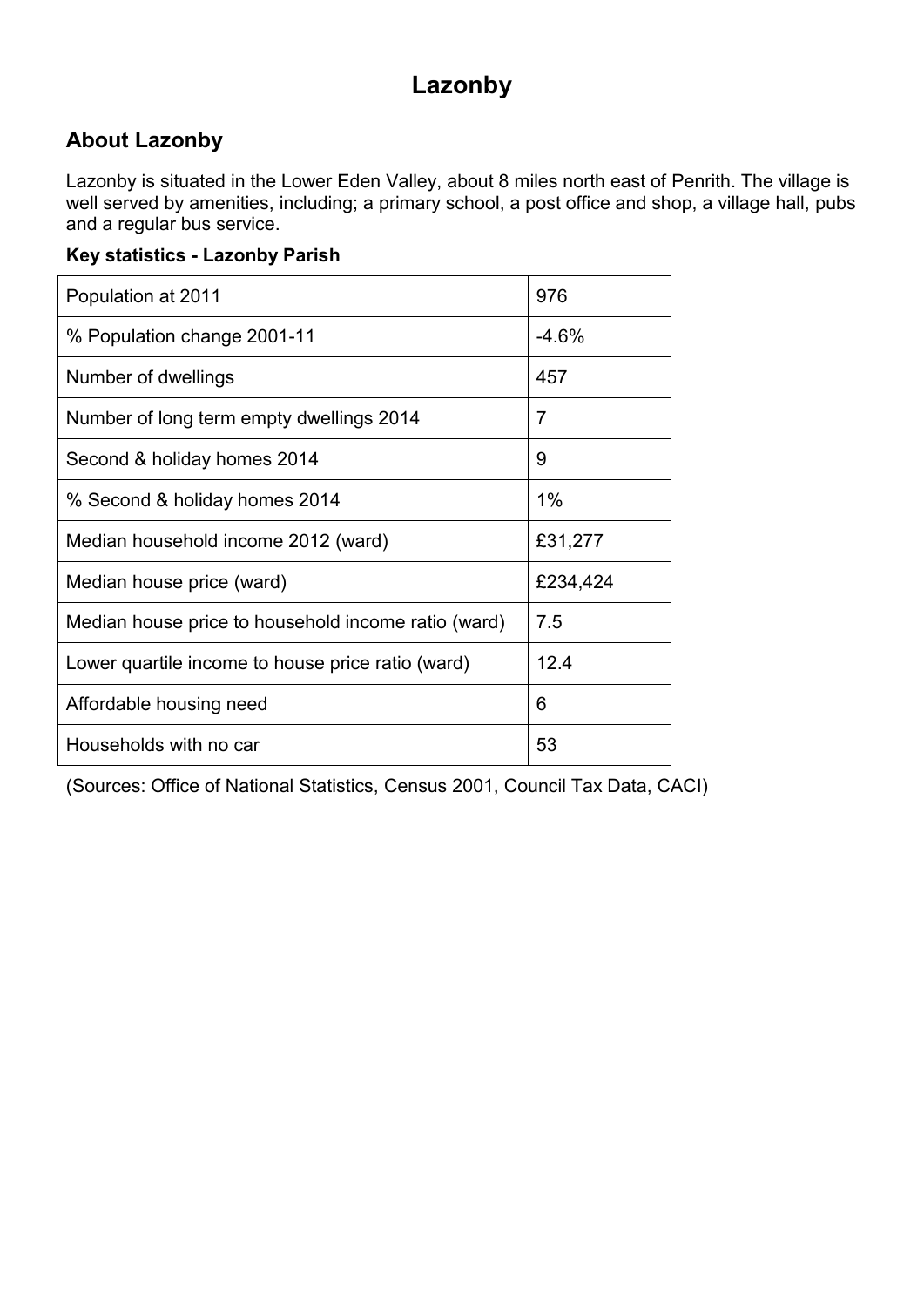### **Map showing sites in Lazonby**

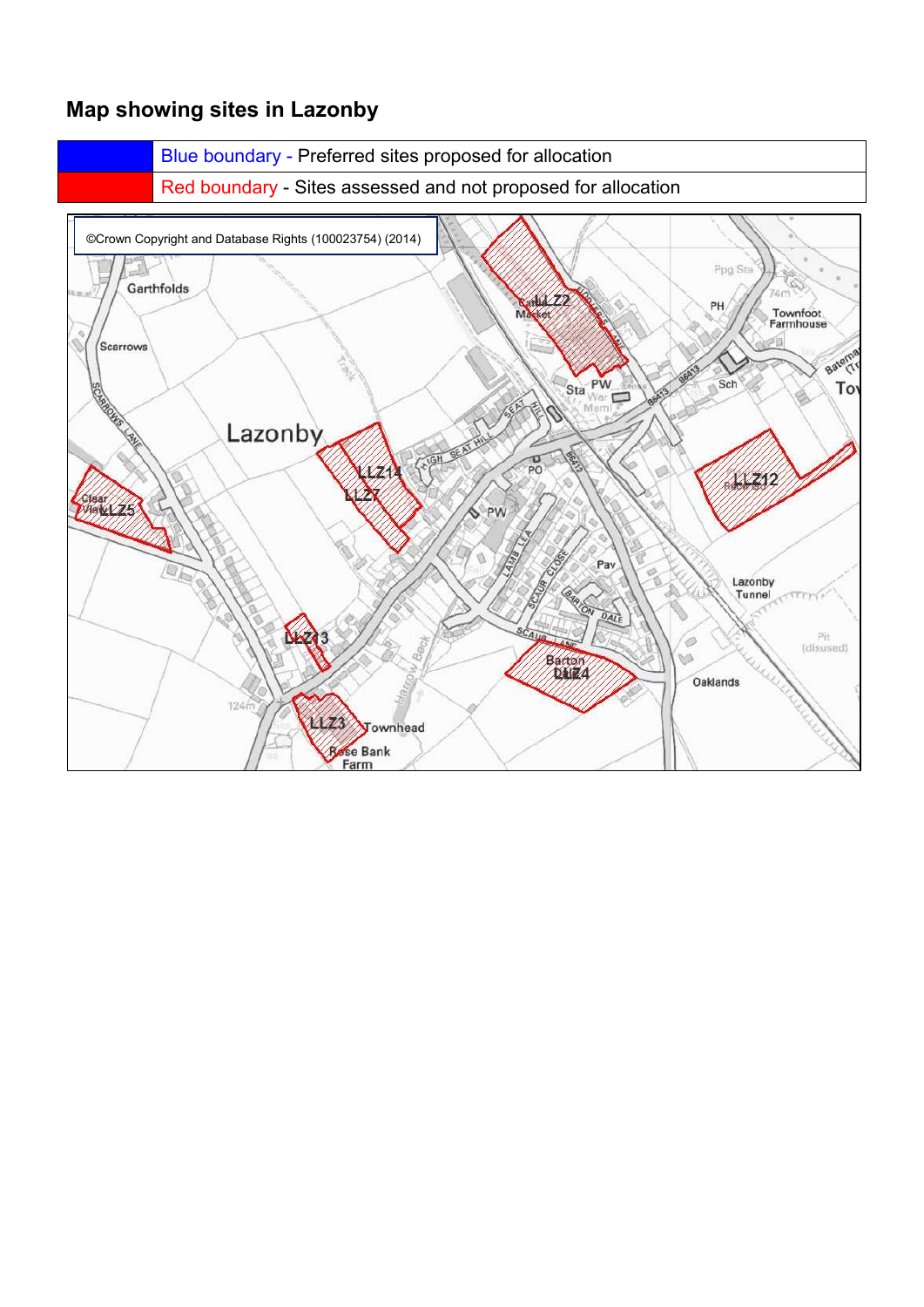### **Site Assessments**

#### **LLZ1 - Depot opposite Pine Grove, Lazonby**

This site was included in the Issues and Options document but has not been carried forward for assessment as it falls below the threshold for assessment.



#### **LLZ2 - Cattle Market, Fiddlers Lane, Lazonby**

| LLZ2 - Cattle Market, Fiddlers Lane, Lazonby |                                                                                                                                                                                                                                                                                                                                                                                                                                                                                                                                                                                                       |
|----------------------------------------------|-------------------------------------------------------------------------------------------------------------------------------------------------------------------------------------------------------------------------------------------------------------------------------------------------------------------------------------------------------------------------------------------------------------------------------------------------------------------------------------------------------------------------------------------------------------------------------------------------------|
| Is this site proposed for<br>development?    | <b>No</b>                                                                                                                                                                                                                                                                                                                                                                                                                                                                                                                                                                                             |
| <b>Size</b>                                  | 2.11 hectares                                                                                                                                                                                                                                                                                                                                                                                                                                                                                                                                                                                         |
| <b>Potential Number of Houses</b>            | 63                                                                                                                                                                                                                                                                                                                                                                                                                                                                                                                                                                                                    |
| Brownfield?                                  | Yes                                                                                                                                                                                                                                                                                                                                                                                                                                                                                                                                                                                                   |
| Description                                  | The site is a Brownfield site. It is level with no topographical<br>constraints. There are a number of buildings on the site<br>associated with the existing auction mart. Due to the scale and<br>materials of construction the majority of the buildings are not<br>suitable for conversion or reuse for residential uses. However,<br>there are sandstone and slate office buildings on the site which<br>would be suitable for conversion. The site has an existing<br>access which serves the existing auction mart. Although the<br>access to the site has suitable visibility splays, the road |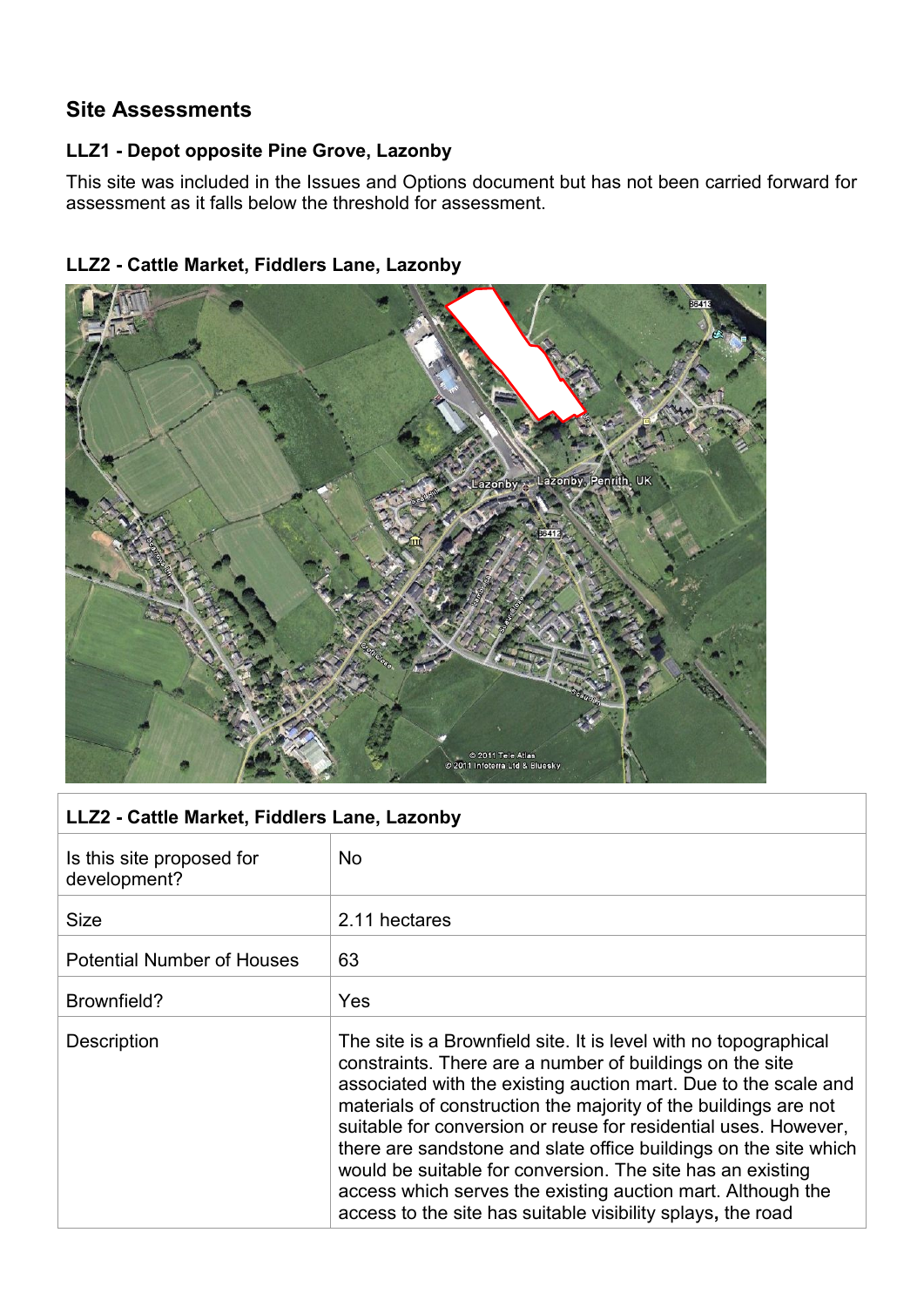| LLZ2 - Cattle Market, Fiddlers Lane, Lazonby |                                                                                                                                                                                                                                                                                                                                                                                                             |  |
|----------------------------------------------|-------------------------------------------------------------------------------------------------------------------------------------------------------------------------------------------------------------------------------------------------------------------------------------------------------------------------------------------------------------------------------------------------------------|--|
|                                              | leading to the site is restricted in width. Residential uses<br>surround the site other than the west where there are<br>commercial properties. The site is located within the settlement<br>of Lazonby. The development of the site would respect the<br>current form of the settlement within this area.                                                                                                  |  |
| Is the site suitable?                        | The site was identified within the SHLAA which found "suitable"<br>for phased development on the Brownfield section of the site<br>subject to existing use being relocated or disused."                                                                                                                                                                                                                     |  |
| Is the site available?                       | The site appears to still be in use as an auction mart, the use<br>would have to be relocated or use for the site to be available.<br>The contract for using the site as an auction mart has recently<br>been renewed, and so the site will be unavailable until this<br>expires.                                                                                                                           |  |
| Is the site achievable?                      | Currently unknown.                                                                                                                                                                                                                                                                                                                                                                                          |  |
| When will the site be<br>developed?          | The site is not proposed for allocation. No live / extant<br>residential applications on the site.                                                                                                                                                                                                                                                                                                          |  |
| <b>Issues/Constraints</b>                    | <b>Positive considerations</b><br>Brownfield site.<br>Located within settlement and in keeping with character<br>and form.<br>No topographical constraints.<br>Site not within flood zones 2 or 3.<br>Served by current suitable access.<br>No Scheduled Ancient Monuments within 250m of site.<br>No impact on settings of nearest listed buildings.<br>No environmental designations within 250m of site. |  |
|                                              | <b>Issues to consider</b><br>Contamination study required due to existing use.<br>Adjacent to the conservation area.<br>Road to site limited in width.<br>Potential for rail noise disturbance.<br>Currently in use.                                                                                                                                                                                        |  |
| Public consultation response                 | Five responses were received of which four were in support if<br>the Auction is no longer viable. One objection was received<br>that the access is not suitable and third party land requird for<br>upgrading.                                                                                                                                                                                              |  |
| Source/Reason it is proposed                 | The site was included in the Issues and Option consultation<br>document.<br>The site was identified within the SHLAA which found "suitable"<br>for phased development on the Brownfield section of the site<br>subject to existing use being relocated or disused."<br>It is understood that there is an intention of the owner /<br>developer to bring the site forward.                                   |  |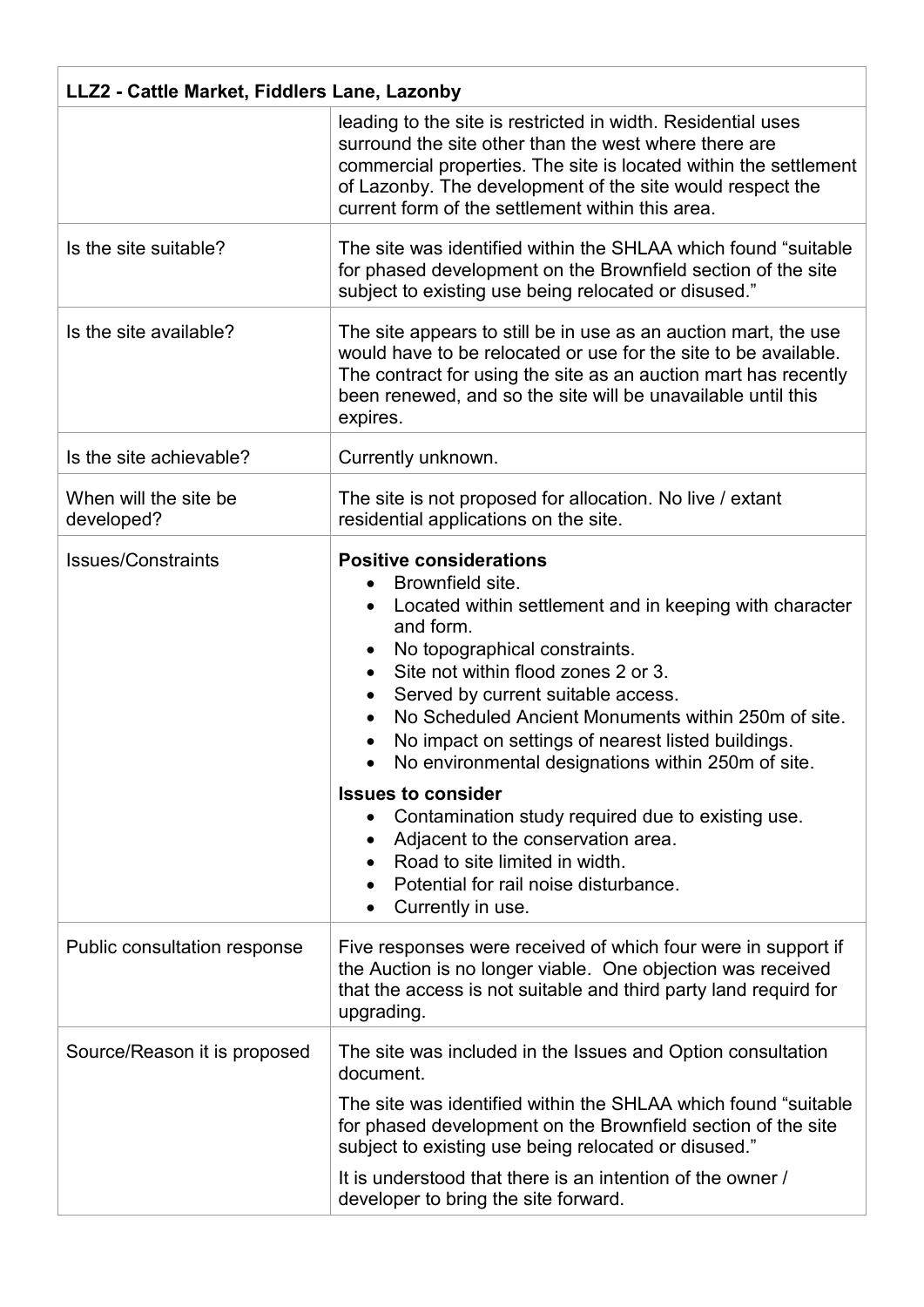The site has a score of 79% with the higher the score the more preferable the site subject to overcoming issues raised.

### **LLZ3 - Rosebank Farm, Lazonby**



| LLZ3 - Rosebank Farm, Lazonby             |                                                                                                                                                                                                                                                                                                                                                                                                                                                                                                          |
|-------------------------------------------|----------------------------------------------------------------------------------------------------------------------------------------------------------------------------------------------------------------------------------------------------------------------------------------------------------------------------------------------------------------------------------------------------------------------------------------------------------------------------------------------------------|
| Is this site proposed for<br>development? | <b>No</b>                                                                                                                                                                                                                                                                                                                                                                                                                                                                                                |
| <b>Size</b>                               | 0.71 hectares                                                                                                                                                                                                                                                                                                                                                                                                                                                                                            |
| <b>Potential Number of Houses</b>         | 22                                                                                                                                                                                                                                                                                                                                                                                                                                                                                                       |
| Brownfield?                               | Yes                                                                                                                                                                                                                                                                                                                                                                                                                                                                                                      |
| Description                               | The site is an agricultural farmstead. It is a level site with<br>no topographical constraints. There are a number of<br>buildings on the site associated with the existing farm.<br>Due to the scale and materials of construction the<br>majority of the buildings are not suitable for conversion or<br>reuse for residential uses. The site has an existing<br>access which serves the existing farm which has<br>restricted visibility. There are a number of trees on the<br>boundary of the site. |
|                                           | Residential uses surround the site other than the west<br>where there are agricultural fields. The site is located at<br>the edge of the settlement of Lazonby. The development<br>of the site would respect the current form of the<br>settlement within this area.                                                                                                                                                                                                                                     |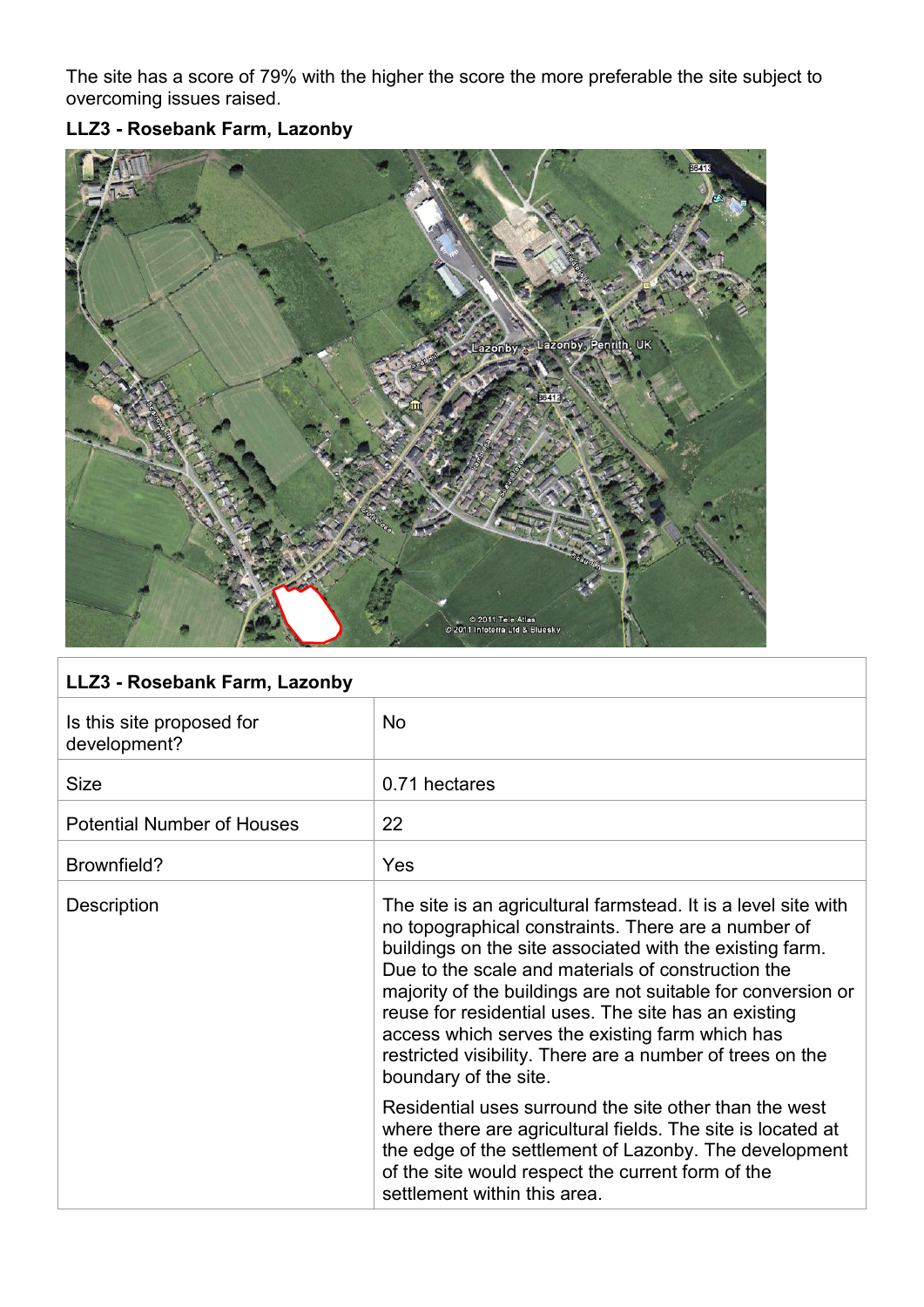| LLZ3 - Rosebank Farm, Lazonby    |                                                                                                                                                                                                                                                                                                                                                                                                                                                                                |  |
|----------------------------------|--------------------------------------------------------------------------------------------------------------------------------------------------------------------------------------------------------------------------------------------------------------------------------------------------------------------------------------------------------------------------------------------------------------------------------------------------------------------------------|--|
| Is the site suitable?            | The site was identified within the SHLAA which found<br>"suitable provided highway provision is improved and the<br>culvert would not affect development potential."                                                                                                                                                                                                                                                                                                           |  |
| Is the site available?           | It is understood that there is an intention of the owner /<br>developer to bring the site forward. The site appears to<br>still be in use as working farm, the use would have to be<br>relocated or use for the site to be available.                                                                                                                                                                                                                                          |  |
| Is the site achievable?          | Currently unknown.                                                                                                                                                                                                                                                                                                                                                                                                                                                             |  |
| When will the site be developed? | The site is not proposed for allocation                                                                                                                                                                                                                                                                                                                                                                                                                                        |  |
| <b>Issues/Constraints</b>        | <b>Positive considerations</b><br>Agricultural farmstead.<br>Edge of settlement- would extend the village.<br>No topographical constraints.<br>Site not within flood zones 2 or 3.<br>No Scheduled Ancient Monuments within 250m of<br>site.<br>No impact on settings of nearest listed buildings.<br>No environmental designations within 250m of<br>site.<br><b>Issues to consider</b><br>Contamination study required due to previous use.<br>Access improvements required. |  |
| Public consultation response     | Seven responses were received of which four were in<br>favour. Two objections were received on the grouds that<br>it is an operational farm and it is understood that it would<br>not be available for redevelopment. One neutral comment<br>was made on the basis that there are no highway or<br>archaeological issues.                                                                                                                                                      |  |
| Source/Reason it is proposed     | The site was included in the Issues and Options<br>consultation document.<br>The site was identified within the SHLAA which found<br>"suitable provided highway provision is improved and the<br>culvert would not affect development potential."                                                                                                                                                                                                                              |  |

The site has a score of 80% with the higher the score the more preferable the site subject to overcoming issues raised.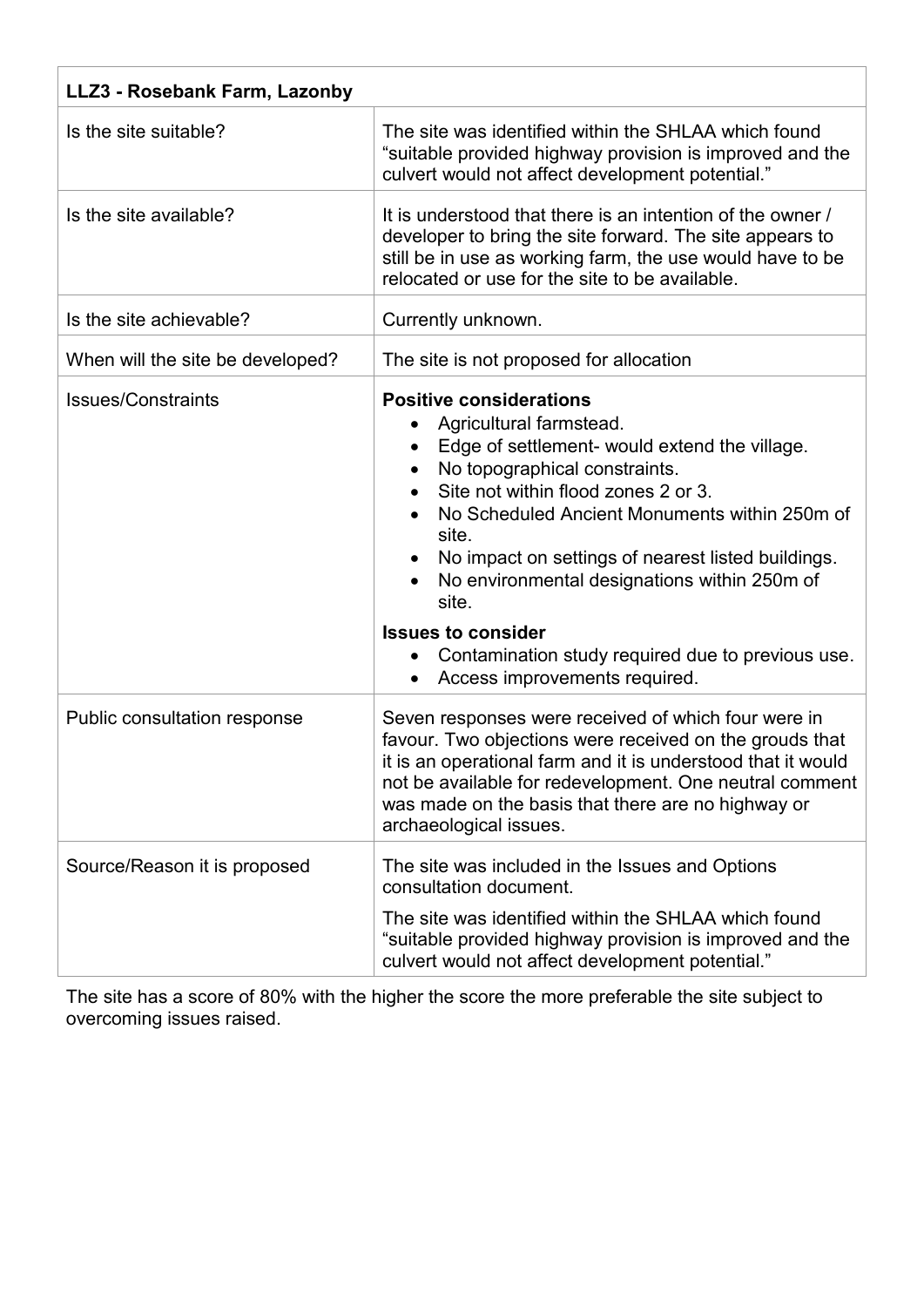### **LLZ4 - Scaur Lane, Lazonby**



# **LLZ4 - Scaur Lane, Lazonby**

| Is this site proposed for<br>development? | <b>No</b>                                                                                                                                                                                                                                                                                                                                                                                                                                                                           |
|-------------------------------------------|-------------------------------------------------------------------------------------------------------------------------------------------------------------------------------------------------------------------------------------------------------------------------------------------------------------------------------------------------------------------------------------------------------------------------------------------------------------------------------------|
| <b>Size</b>                               | 1.28 hectares                                                                                                                                                                                                                                                                                                                                                                                                                                                                       |
| <b>Potential Number of Houses</b>         | 39                                                                                                                                                                                                                                                                                                                                                                                                                                                                                  |
| Brownfield?                               | <b>No</b>                                                                                                                                                                                                                                                                                                                                                                                                                                                                           |
| Description                               | This is a Greenfield site. It is a sloping site which rises<br>from the road level. Two access gates currently serve the<br>field, although there is the potential to have an access<br>along the frontage. There are a number of trees on the<br>boundary of the site. The site is surrounded by<br>agricultural fields except for residential properties to the<br>north. The site is located outside the settlement of<br>Lazonby, and its development would extend the village. |
| Is the site suitable?                     | The site was identified within the SHLAA which found<br>"suitable for phased development provided new junction<br>is installed."                                                                                                                                                                                                                                                                                                                                                    |
| Is the site available?                    | It is understood that there is an intention of the owner /<br>developer to bring the site forward. The site appears to<br>be used for grazing. Any agricultural tenancies would<br>need to be terminated if applicable of the site to be<br>available.                                                                                                                                                                                                                              |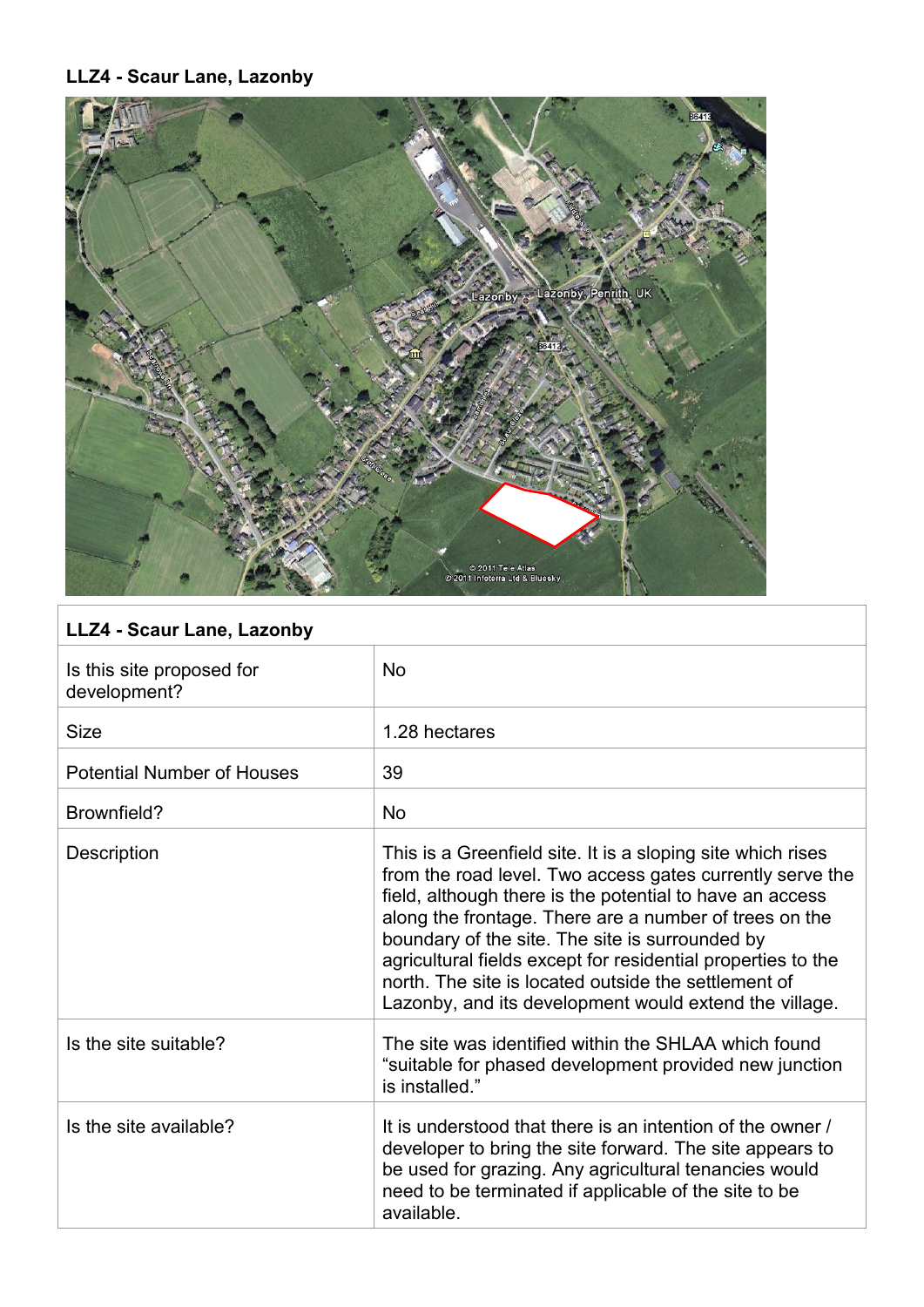| LLZ4 - Scaur Lane, Lazonby       |                                                                                                                                                                                                                                                                                                                                                                                                                          |
|----------------------------------|--------------------------------------------------------------------------------------------------------------------------------------------------------------------------------------------------------------------------------------------------------------------------------------------------------------------------------------------------------------------------------------------------------------------------|
| Is the site achievable?          | Currently unknown.                                                                                                                                                                                                                                                                                                                                                                                                       |
| When will the site be developed? | The site is not currently proposed for allocation. No live /<br>extant residential applications on the site.                                                                                                                                                                                                                                                                                                             |
| <b>Issues/Constraints</b>        | <b>Positive considerations</b><br>Site not within flood zones 2 or 3.<br>No Scheduled Ancient Monuments within 250m of<br>site.<br>No impact on settings of nearest listed buildings.<br>No environmental designations within 250m of<br>site.<br><b>Issues to consider</b><br>Greenfield site.<br>$\bullet$<br>Extends settlement pattern.<br>Site has the potential to fulfill the identified open<br>space shortfall. |
| Public consultation response     | Three responses were received objecting to the site, with<br>reasons given including; the site is Greenfield,<br>disconnected from the settlement and too great in scale;<br>development would be unsustainable, out of character<br>and cause further traffic problems.                                                                                                                                                 |
| Source/Reason it is proposed     | The site was included in the Issues and Options<br>consultation document.<br>The site was identified within the SHLAA which found<br>"suitable for phased development provided new junction<br>is installed."                                                                                                                                                                                                            |

The site has a score of 74% with the higher the score the more preferable the site subject to overcoming issues raised.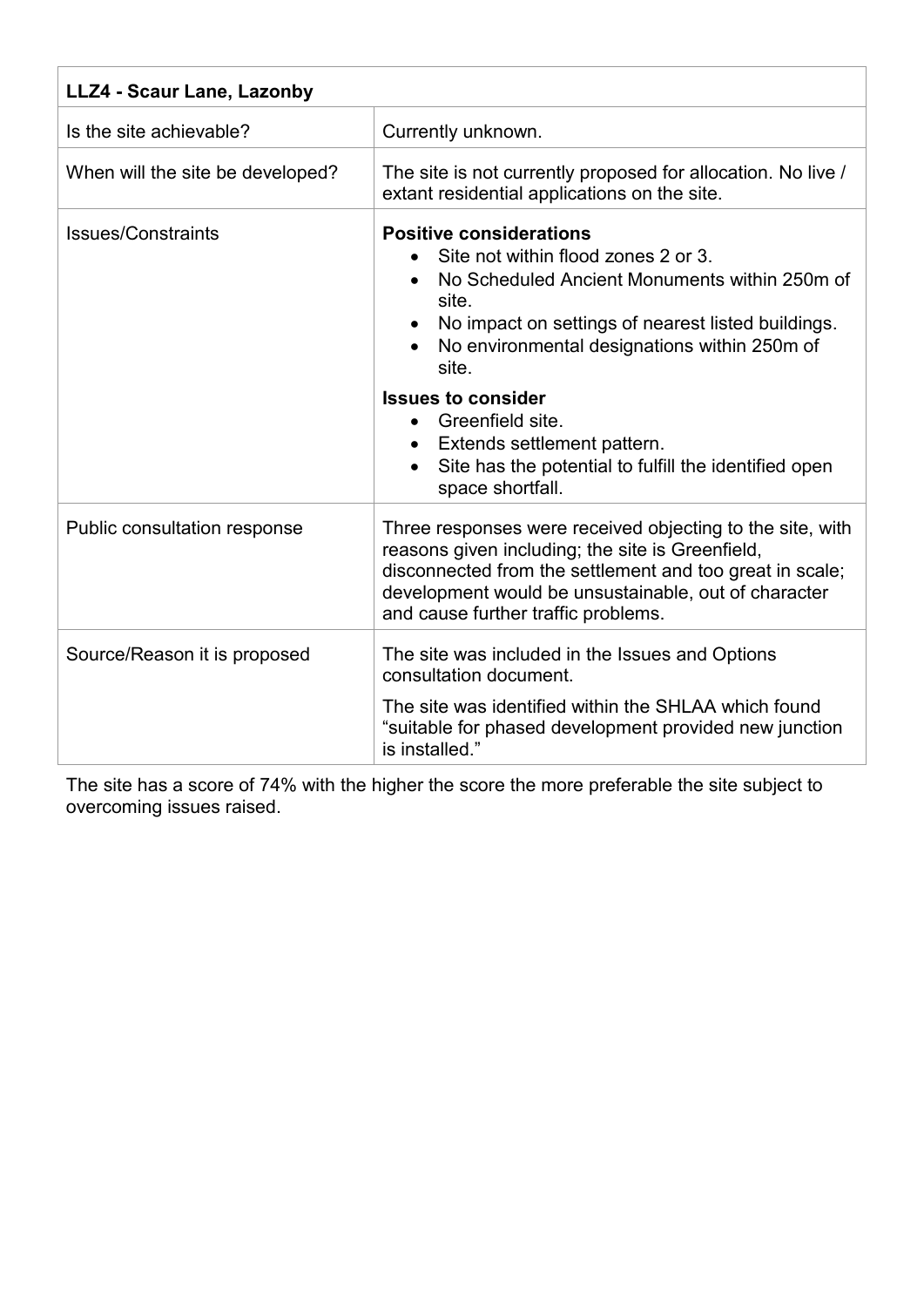### **LLZ5 - Land behind Tallow Whins, Lazonby**



| LLZ5 - Land behind Tallow Whins, Lazonby  |                                                                                                                                                                                                                                                                                                                          |
|-------------------------------------------|--------------------------------------------------------------------------------------------------------------------------------------------------------------------------------------------------------------------------------------------------------------------------------------------------------------------------|
| Is this site proposed for<br>development? | <b>No</b>                                                                                                                                                                                                                                                                                                                |
| <b>Size</b>                               | 0.95 hectares                                                                                                                                                                                                                                                                                                            |
| <b>Potential Number of Houses</b>         | 29                                                                                                                                                                                                                                                                                                                       |
| Brownfield?                               | <b>No</b>                                                                                                                                                                                                                                                                                                                |
| Description                               | This is a greenfield site. The site is a sloping site at an<br>elevated position which has no topographical constraints.<br>There are two stable buildings on the site which are not<br>suitable for conversion for residential use. The site has<br>an existing access which serves the fields and horse<br>arena area. |
|                                           | There are a number of trees on the site. The<br>neighbouring uses are a combination of agricultural<br>fields, farm and residential. The site is located outside of<br>the settlement of Lazonby. The development of part of<br>the site would reflect the settlement pattern within this<br>immediate area.             |
| Is the site suitable?                     | No. The site was identified within the SHLAA and<br>removed as "poorly related physically and extends<br>beyond strong physical settlement boundary."                                                                                                                                                                    |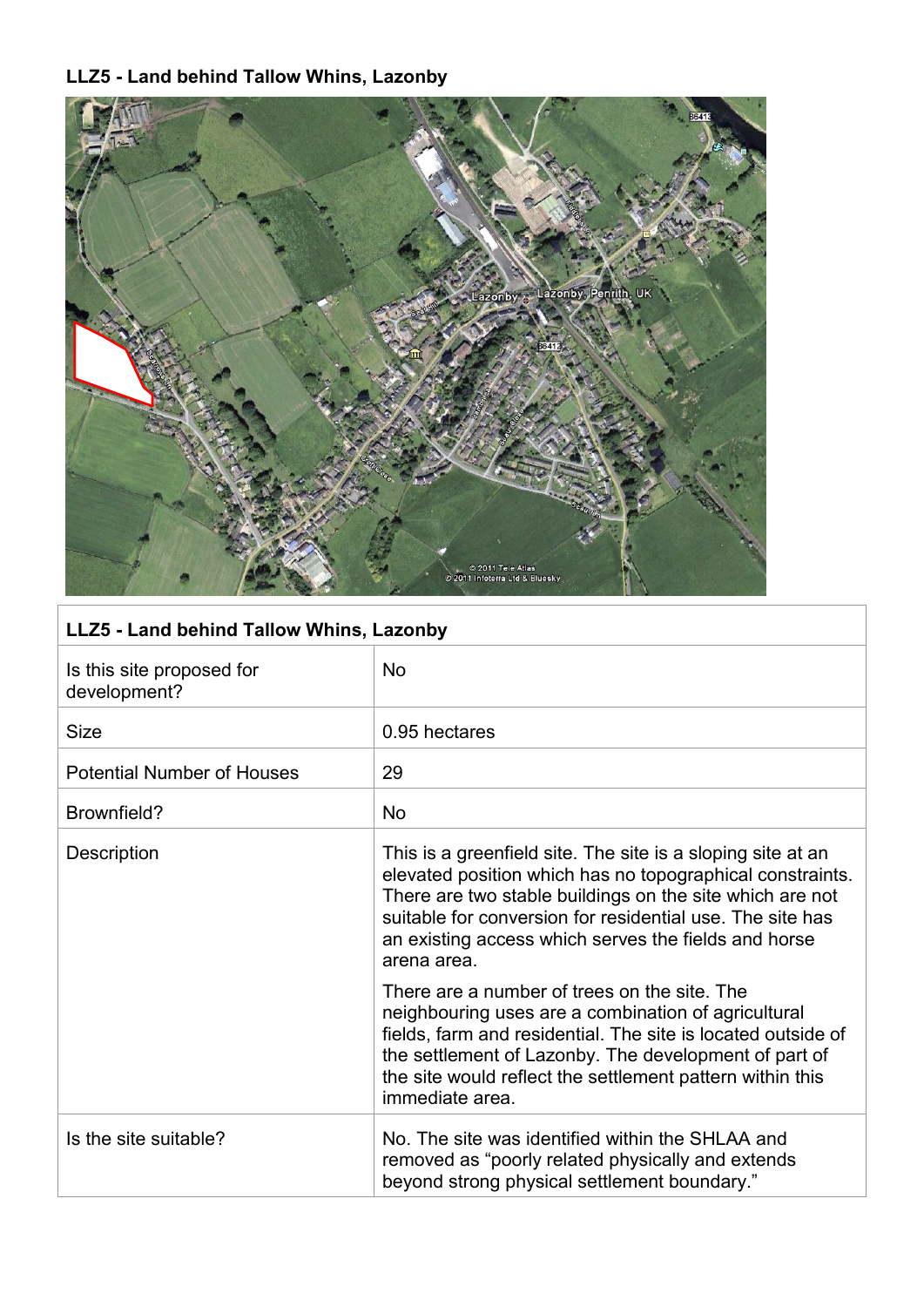| LLZ5 - Land behind Tallow Whins, Lazonby |                                                                                                                                                                                                                                                                                                                                                                                                                                            |
|------------------------------------------|--------------------------------------------------------------------------------------------------------------------------------------------------------------------------------------------------------------------------------------------------------------------------------------------------------------------------------------------------------------------------------------------------------------------------------------------|
| Is the site available?                   | The site appears to be grazed and any agricultural<br>tenancies if applicable would need to be terminated to<br>make the site available.                                                                                                                                                                                                                                                                                                   |
| Is the site achievable?                  | Currently unknown.                                                                                                                                                                                                                                                                                                                                                                                                                         |
| When will the site be developed?         | No live / extant residential applications on the site.                                                                                                                                                                                                                                                                                                                                                                                     |
| <b>Issues/Constraints</b>                | <b>Positive considerations</b><br>Site not within flood zones 2 or 3.<br>No Scheduled Ancient Monuments within 250m of<br>site.<br>No impact on settings of nearest listed buildings.<br>No environmental designations within 250m of<br>site.<br><b>Issues to consider</b><br>Road to site limited in width.<br>$\bullet$<br>Potential for odour disturbance.<br>Greenfield.<br>Open countryside<br><b>Access restrictions</b><br>Levels. |
| Public consultation response             | No comments were received.                                                                                                                                                                                                                                                                                                                                                                                                                 |
| Source/Reason it is proposed             | The site was included in the Alternative Sites<br>consultation.<br>The site was identified within the SHLAA which was<br>removed as "poorly related physically and extends<br>beyond strong physical settlement boundary."<br>It is understood that there is an intention of the owner /<br>developer to bring the site forward.                                                                                                           |

The site has a score of 76% with the higher the score the more preferable the site subject to overcoming issues raised.

### **LLZ6 - Land adjacent Harrowbeck Edge, Lazonby**

The site now has planning consent for 48 units under reference 13/0241.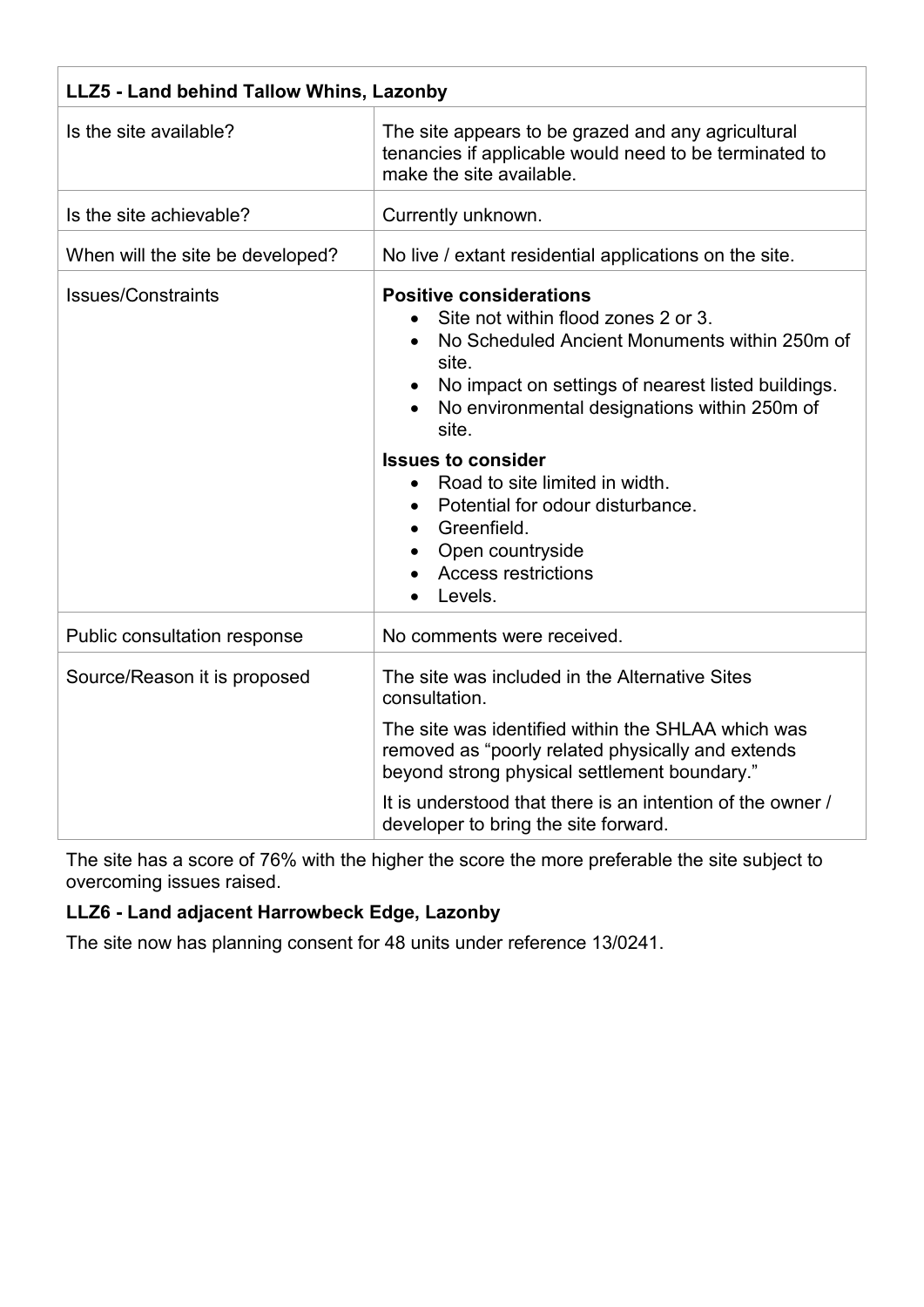## **LLZ7 - Land behind Sunray Villas, Lazonby**



| LLZ7 - Land behind Sunray Villas, Lazonby |
|-------------------------------------------|
|                                           |

| Is this site proposed for<br>development? | <b>No</b>                                                                                                                                                                                                                                                                                                                                                               |
|-------------------------------------------|-------------------------------------------------------------------------------------------------------------------------------------------------------------------------------------------------------------------------------------------------------------------------------------------------------------------------------------------------------------------------|
| <b>Size</b>                               | 0.65 hectares                                                                                                                                                                                                                                                                                                                                                           |
| <b>Potential Number of Houses</b>         | 20                                                                                                                                                                                                                                                                                                                                                                      |
| Brownfield?                               | <b>No</b>                                                                                                                                                                                                                                                                                                                                                               |
| Description                               | The site is a greenfield site. The site is a sloping site at<br>an elevated position which has no topographical<br>constraints. There is one stable building on the site<br>which is not suitable for conversion for residential use.<br>The site has an existing access which serves the. Some<br>improvements would be required to improve visibility at<br>entrance. |
|                                           | There are a number of trees on the site. The<br>neighbouring uses are a combination of agricultural<br>fields and residential. The site is located outside of the<br>settlement of Lazonby. The development of the site<br>would not respect the current form of the settlement<br>within this area.                                                                    |
| Is the site suitable?                     | The site was identified within the SHLAA which was<br>removed as "backland development out of character to<br>existing settlement boundaries."                                                                                                                                                                                                                          |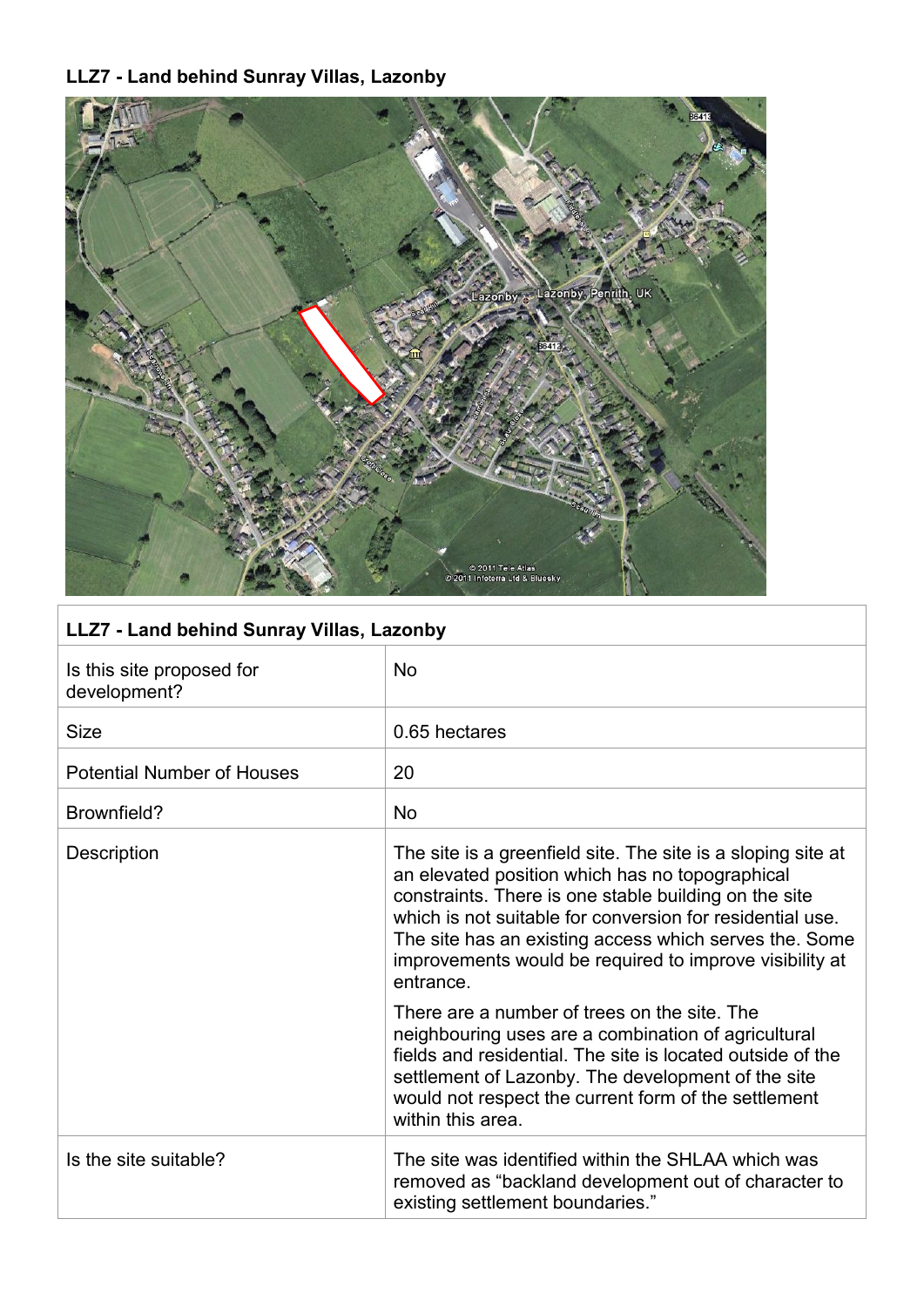| LLZ7 - Land behind Sunray Villas, Lazonby |                                                                                                                                                                                                                                                                                                                                                                                                                            |
|-------------------------------------------|----------------------------------------------------------------------------------------------------------------------------------------------------------------------------------------------------------------------------------------------------------------------------------------------------------------------------------------------------------------------------------------------------------------------------|
| Is the site available?                    | It is understood that there is an intention of the owner /<br>developer to bring the site forward. The site appears to<br>be grazed and any agricultural tenancies if applicable<br>would need to be terminated to make the site available.                                                                                                                                                                                |
| Is the site achievable?                   | Currently unknown.                                                                                                                                                                                                                                                                                                                                                                                                         |
| When will the site be developed?          | The site is not currently proposed for development. No<br>live / extant residential applications on the site.                                                                                                                                                                                                                                                                                                              |
| <b>Issues/Constraints</b>                 | <b>Positive considerations</b><br>Site not within flood zones 2 or 3.<br>No Scheduled Ancient Monuments within 250m<br>of site.<br>No impact on settings of nearest listed buildings.<br>No environmental designations within 250m of<br>site.<br><b>Issues to consider</b><br>Road to site limited in width.<br>Potential for rail noise nuisance.<br>Greenfield.<br>Open countryside.<br>Access restrictions.<br>Levels. |
| Public consultation response              | No comments received.                                                                                                                                                                                                                                                                                                                                                                                                      |
| Source/Reason it is proposed              | The site was included in the Alternative Sites<br>consultation document.<br>The site was identified within the SHLAA which was<br>removed as "backland development out of character to<br>existing settlement boundaries."                                                                                                                                                                                                 |

The site has a score of 74% with the higher the score the more preferable the site subject to overcoming issues raised.

The following sites were put forward for assessment but have been removed from the process as they fall below the minimum site size threshold for allocation:

**LLZ8 - Building adjacent Pine Grove, Lazonby**

**LLZ9 - Land and building adjacent River View Cottage, Lazonby**

**LLZ10 - Land adjacent Cleugh Head, Lazonby**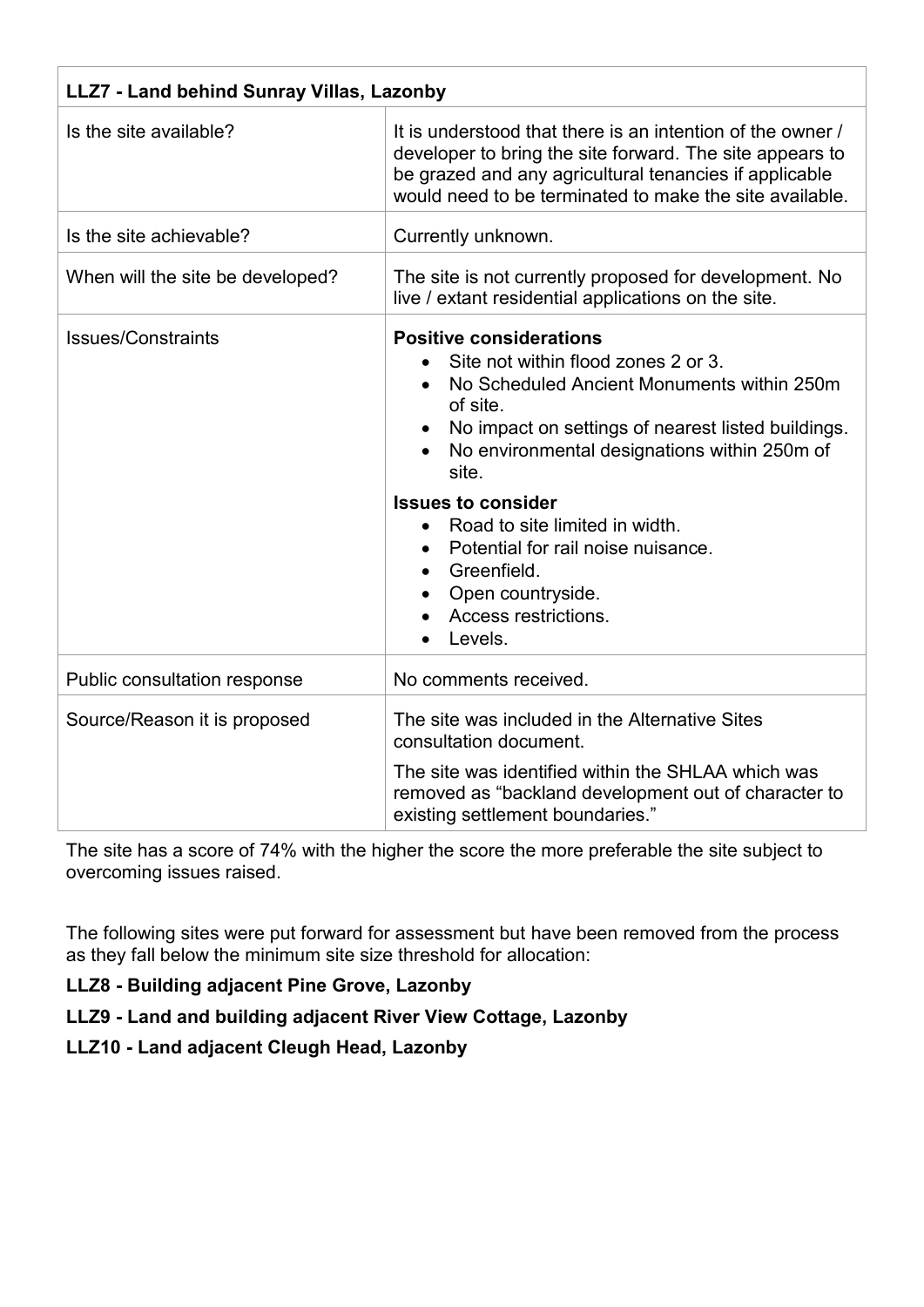### **LLZ11 - Land at Townfoot, Lazonby**



| LLZ11 - Land at Townfoot, Lazonby         |                                                                                                                                                                                                                                                                                                                |  |
|-------------------------------------------|----------------------------------------------------------------------------------------------------------------------------------------------------------------------------------------------------------------------------------------------------------------------------------------------------------------|--|
| Is this site proposed for<br>development? | <b>No</b>                                                                                                                                                                                                                                                                                                      |  |
| <b>Size</b>                               | 0.50 hectares                                                                                                                                                                                                                                                                                                  |  |
| <b>Potential Number of Houses</b>         | 15                                                                                                                                                                                                                                                                                                             |  |
| Brownfield?                               | <b>No</b>                                                                                                                                                                                                                                                                                                      |  |
| Description                               | The site is a play area and greenfield site. The site is a<br>level site with no topographical constraints. There are no<br>buildings on the site but there are a number of pieces of<br>play equipment. The site has an existing access which<br>serves the field which is accessed along the unmade<br>lane. |  |
|                                           | The neighbouring uses are a combination of residential<br>and recycling centre. The site is located at the edge of<br>the settlement of Lazonby. The development of the site<br>would reflect the settlement pattern within this immediate<br>area.                                                            |  |
| Is the site suitable?                     | The site was identified within the SHLAA which was<br>removed as "it was within flood zone 3."                                                                                                                                                                                                                 |  |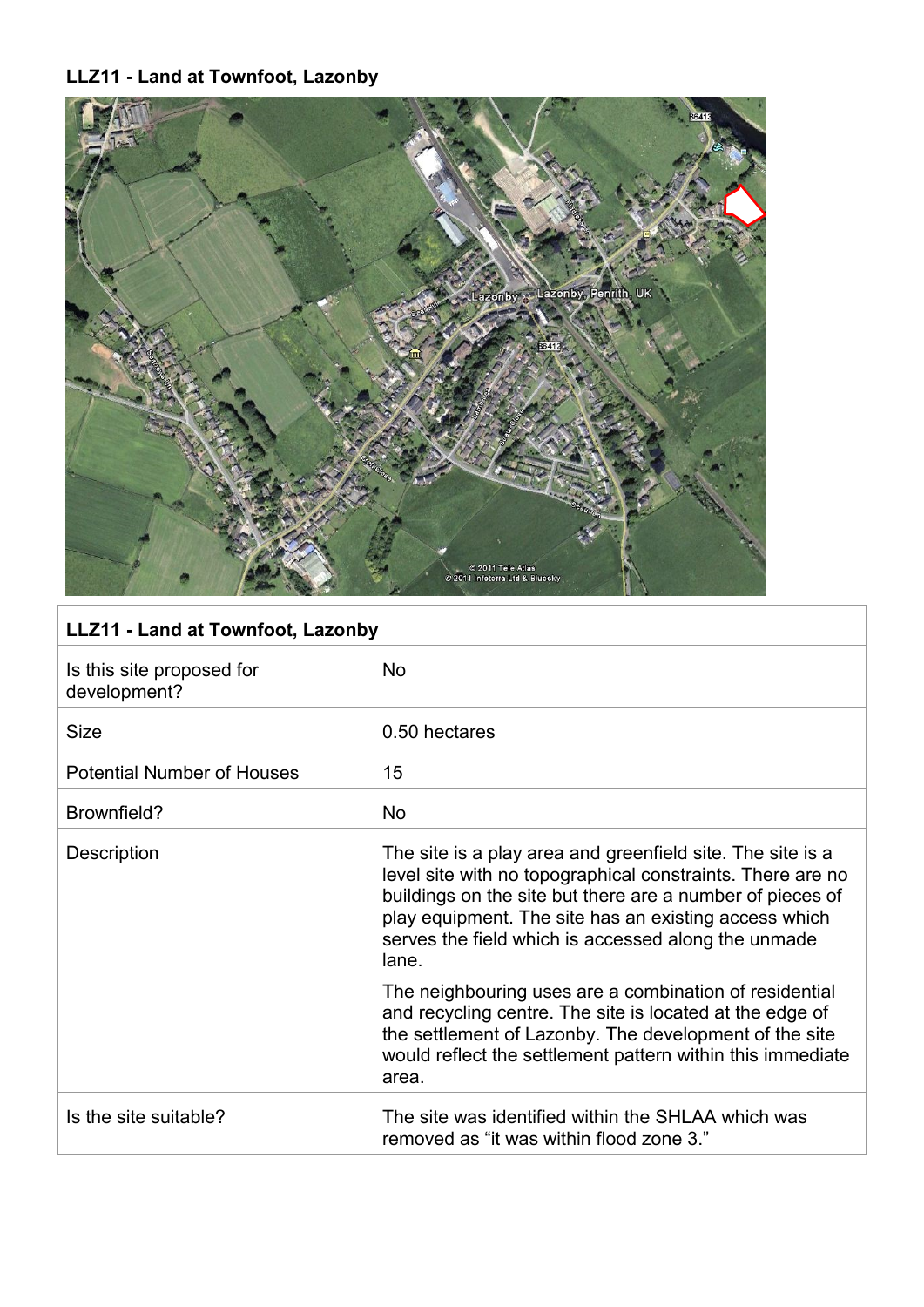| LLZ11 - Land at Townfoot, Lazonby |                                                                                                                                                                                                                                                                                                                                                                                                                                                        |  |
|-----------------------------------|--------------------------------------------------------------------------------------------------------------------------------------------------------------------------------------------------------------------------------------------------------------------------------------------------------------------------------------------------------------------------------------------------------------------------------------------------------|--|
| Is the site available?            | It is understood that there is an intention of the owner /<br>developer to bring the site forward. The site appears to<br>be used as the village play area where the park<br>equipment is located. This would need to be relocated for<br>the site to be available.                                                                                                                                                                                    |  |
| Is the site achievable?           | Currently unknown.                                                                                                                                                                                                                                                                                                                                                                                                                                     |  |
| When will the site be developed?  | The site is not currently proposed for allocation. No live /<br>extant residential applications on the site.                                                                                                                                                                                                                                                                                                                                           |  |
| <b>Issues/Constraints</b>         | <b>Positive considerations</b><br>No Scheduled Ancient Monuments within 250m of<br>site.<br>No impact on settings of nearest listed buildings.<br><b>Issues to consider</b><br>Site within flood zone 3<br>$\bullet$<br>Loss of play area.<br>Suitable to fulfill open space shortfall within<br>Lazonby ward.<br>Access restrictions.<br>Located within 250m of a SSSI and SAC.<br>Potential biodiversity issues due to proximity of<br>SSSI and SAC. |  |
| Public consultation response      | No responses received.                                                                                                                                                                                                                                                                                                                                                                                                                                 |  |
| Source/Reason it is proposed      | The site was included in the Alternative Sites consultation<br>document.<br>The site was identified within the SHLAA which was<br>removed as "it was within flood zone 3."                                                                                                                                                                                                                                                                             |  |

The site has a score of 64% with the higher the score the more preferable the site subject to overcoming issues raised.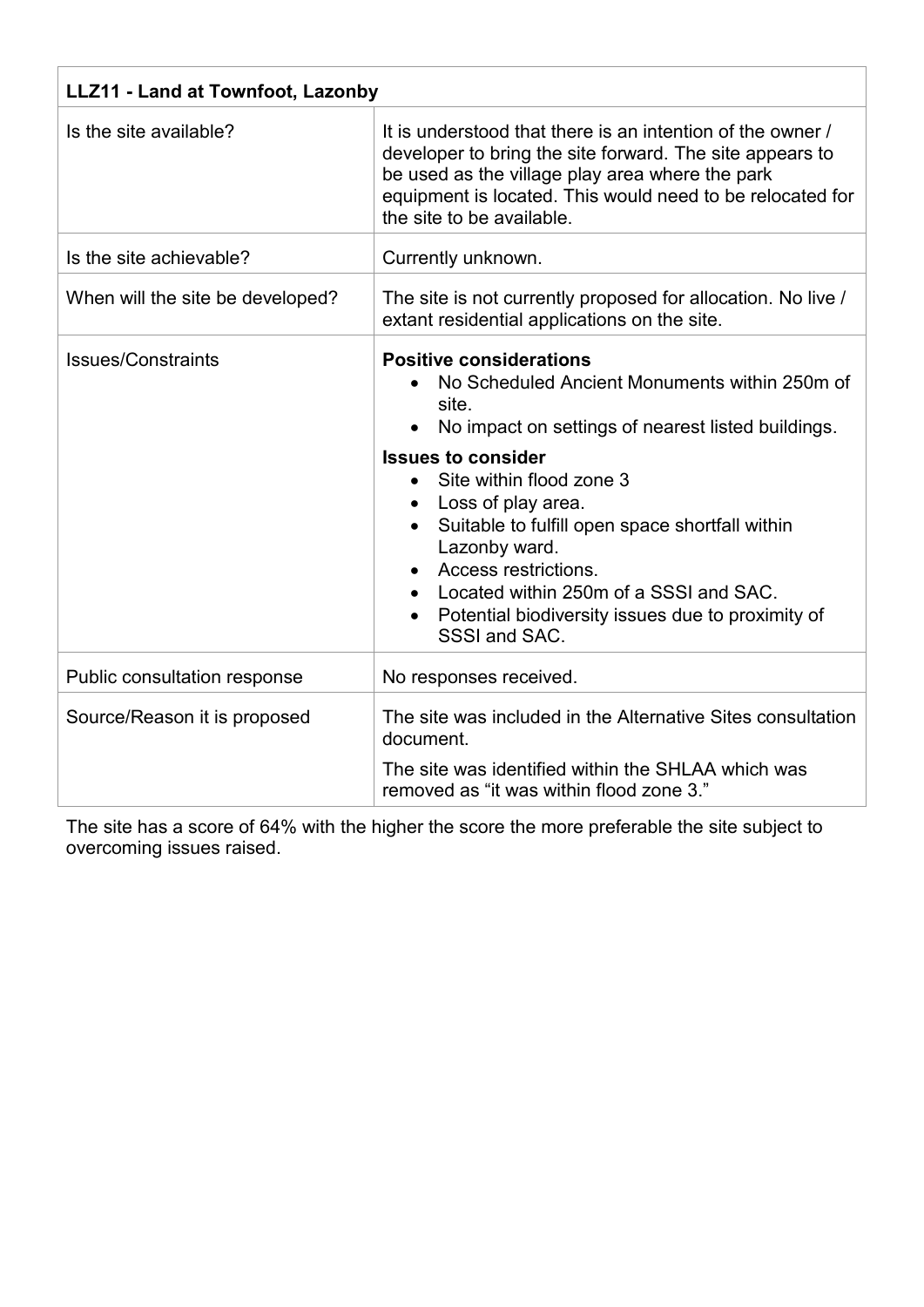# **LLZ12 - Playing fields, Lazonby**



| LLZ12 - Playing fields, Lazonby           |                                                                                                                                                                                                                                                                                               |  |
|-------------------------------------------|-----------------------------------------------------------------------------------------------------------------------------------------------------------------------------------------------------------------------------------------------------------------------------------------------|--|
| Is this site proposed for<br>development? | <b>No</b>                                                                                                                                                                                                                                                                                     |  |
| <b>Size</b>                               | 1.67 hectares                                                                                                                                                                                                                                                                                 |  |
| <b>Potential Number of Houses</b>         | 50                                                                                                                                                                                                                                                                                            |  |
| Brownfield?                               | <b>No</b>                                                                                                                                                                                                                                                                                     |  |
| Description                               | The site is a playing field and allotments. The site is a<br>level site with no topographical constraints. The<br>allotments are on a higher level than the playing fields.<br>The site has an existing access which serves the field<br>which is accessed along the unmade lane.             |  |
|                                           | There are hedgerows and a number of trees on the<br>boundaries of the site. The neighbouring uses are<br>agricultural fields. The site is located outside the<br>settlement of Lazonby. The development of the site<br>would not respect the character of the settlement within<br>this area. |  |
| Is the site suitable?                     | The site was identified within the SHLAA which was<br>removed as "it is a playing field."                                                                                                                                                                                                     |  |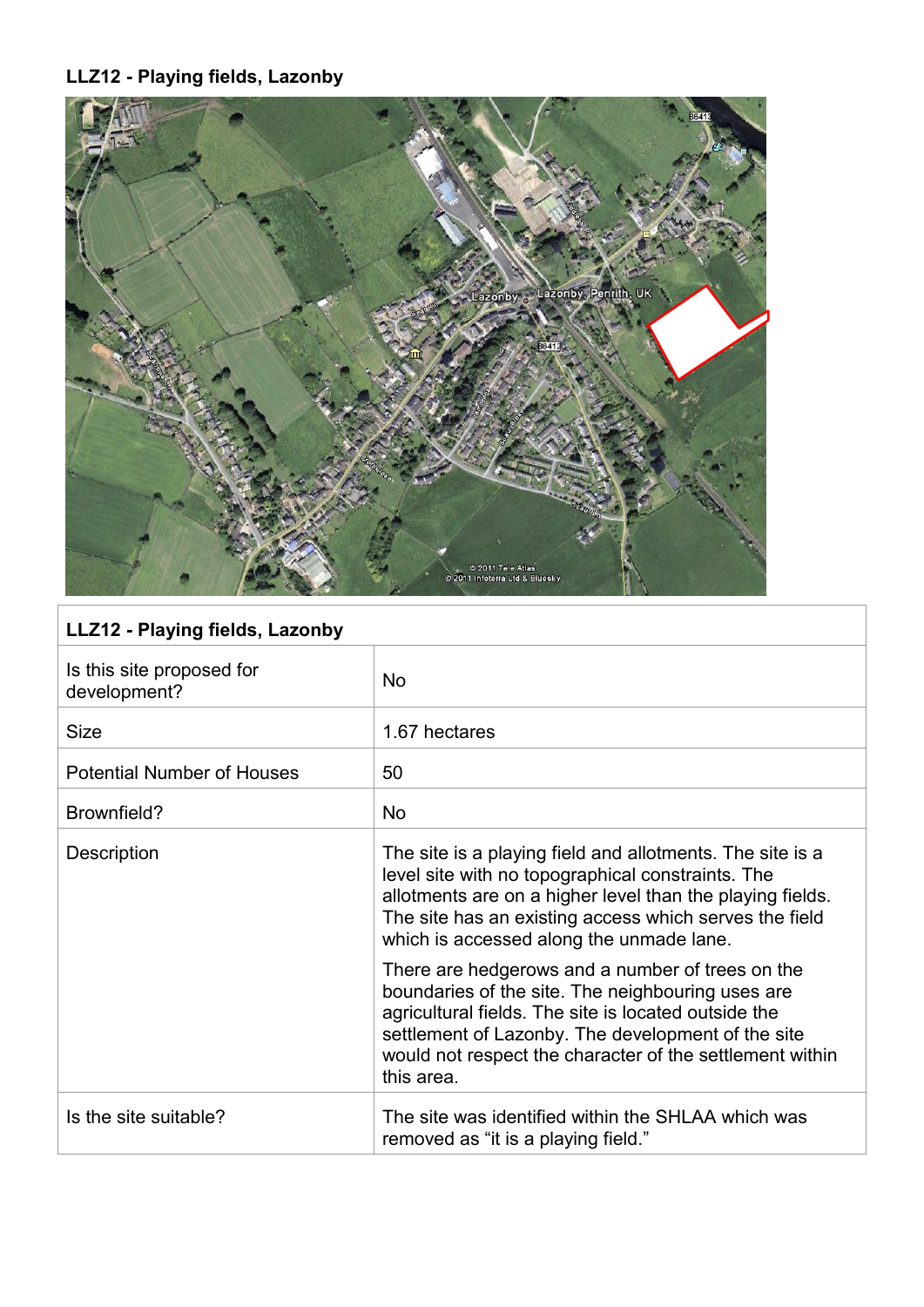| LLZ12 - Playing fields, Lazonby  |                                                                                                                                                                                                                                                                                                                                                                                                                                                                                           |  |  |
|----------------------------------|-------------------------------------------------------------------------------------------------------------------------------------------------------------------------------------------------------------------------------------------------------------------------------------------------------------------------------------------------------------------------------------------------------------------------------------------------------------------------------------------|--|--|
| Is the site available?           | It is understood that there is an intention of the owner /<br>developer to bring the site forward. The site appears to<br>be used as the village playing fields. This would need to<br>be relocated for the site to be available.                                                                                                                                                                                                                                                         |  |  |
| Is the site achievable?          | Currently unknown.                                                                                                                                                                                                                                                                                                                                                                                                                                                                        |  |  |
| When will the site be developed? | No live / extant residential applications on the site.                                                                                                                                                                                                                                                                                                                                                                                                                                    |  |  |
| <b>Issues/Constraints</b>        | <b>Positive considerations</b><br>No Scheduled Ancient Monuments within 250m of<br>site.<br>No impact on settings of nearest listed buildings.<br><b>Issues to consider</b><br>Playing fields and Allotments.<br>Loss of playing fields.<br>Suitable to fulfill open space shortfall within<br>Lazonby ward.<br>Access restrictions.<br>Located within 250m of a SSSI and SAC.<br>Potential biodiversity issues due to proximity of<br>SSSI and SAC.<br>Within 250m of conservation area. |  |  |
| Public consultation response     | Two responses were received that the land should<br>remain as playing field and that there is a restrictive<br>covenant in place.                                                                                                                                                                                                                                                                                                                                                         |  |  |
| Source/Reason it is proposed     | The site was included in the Alternative Sites consultation<br>document.<br>The site was identified within the SHLAA which was<br>removed as "it is a playing field."                                                                                                                                                                                                                                                                                                                     |  |  |

The site has a score of 67% with the higher the score the more preferable the site subject to overcoming issues raised.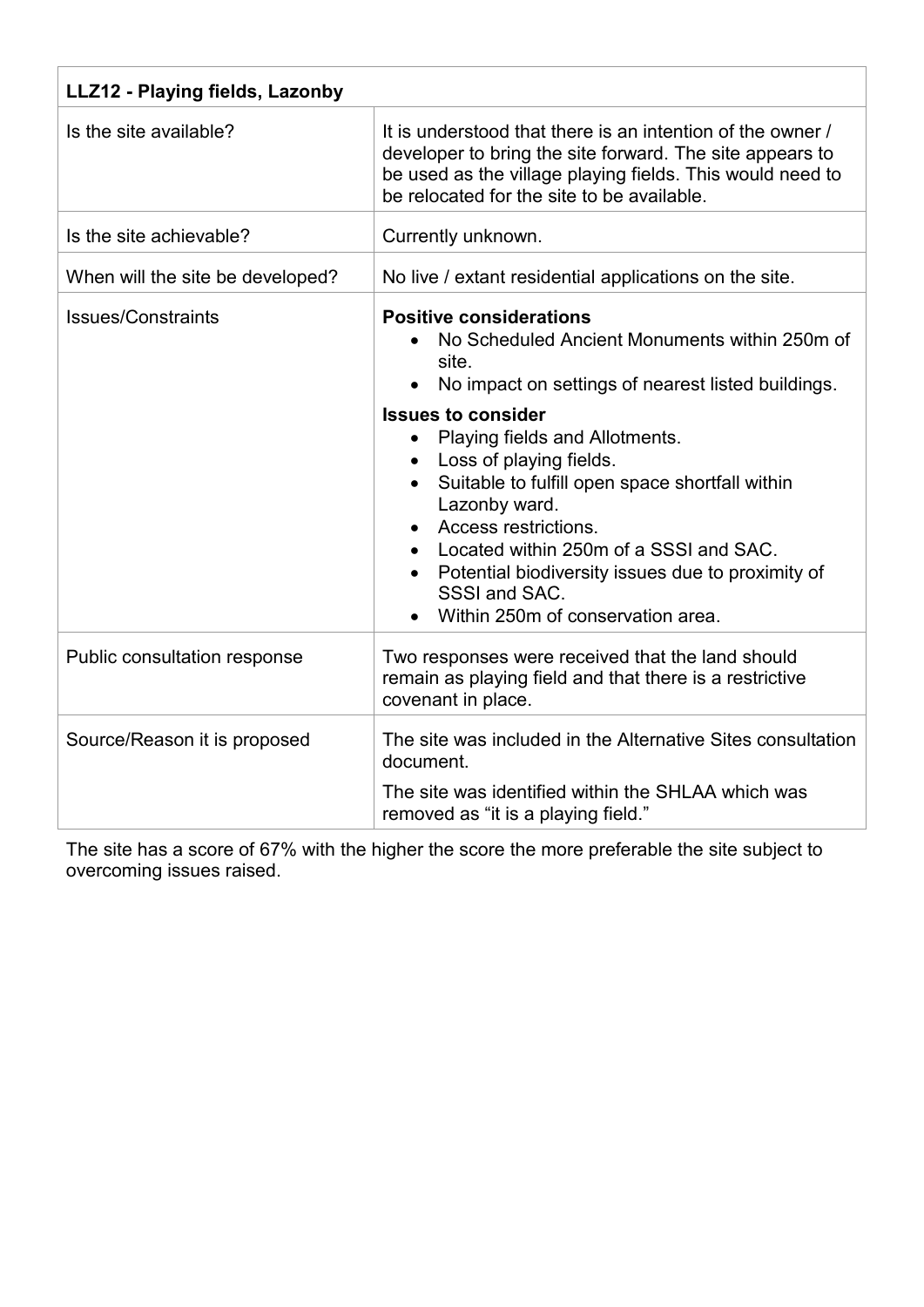#### **LLZ13 - North Bank, Lazonby**



|  |  |  |  |  | LLZ13 - North Bank, Lazonby |
|--|--|--|--|--|-----------------------------|
|--|--|--|--|--|-----------------------------|

| Is this site proposed for<br>development? | <b>No</b>                                                                                                                                                                                                                                                                                                             |
|-------------------------------------------|-----------------------------------------------------------------------------------------------------------------------------------------------------------------------------------------------------------------------------------------------------------------------------------------------------------------------|
| <b>Size</b>                               | 0.19 hectares                                                                                                                                                                                                                                                                                                         |
| <b>Potential Number of Houses</b>         | 6                                                                                                                                                                                                                                                                                                                     |
| Brownfield?                               | Yes                                                                                                                                                                                                                                                                                                                   |
| Description                               | The site is a previous farmstead. The site is a sloping site<br>with topographical constraints. There are a number of<br>buildings on the site such as a house and barn which<br>area suitable for conversion for residential use. The site<br>has an existing access which is shared with the farm<br>house.         |
|                                           | There are a number of trees on the boundary of the site<br>and protected trees on the adjacent site. The<br>neighbouring uses agricultural fields. The site is located<br>at the edge of the settlement of Lazonby. The<br>development of the site would respect the character of<br>the settlement within this area. |
| Is the site suitable?                     | Currently unknown                                                                                                                                                                                                                                                                                                     |
| Is the site available?                    | The site appears to be used for storage but subject to this<br>use ceasing the site is available.                                                                                                                                                                                                                     |
|                                           |                                                                                                                                                                                                                                                                                                                       |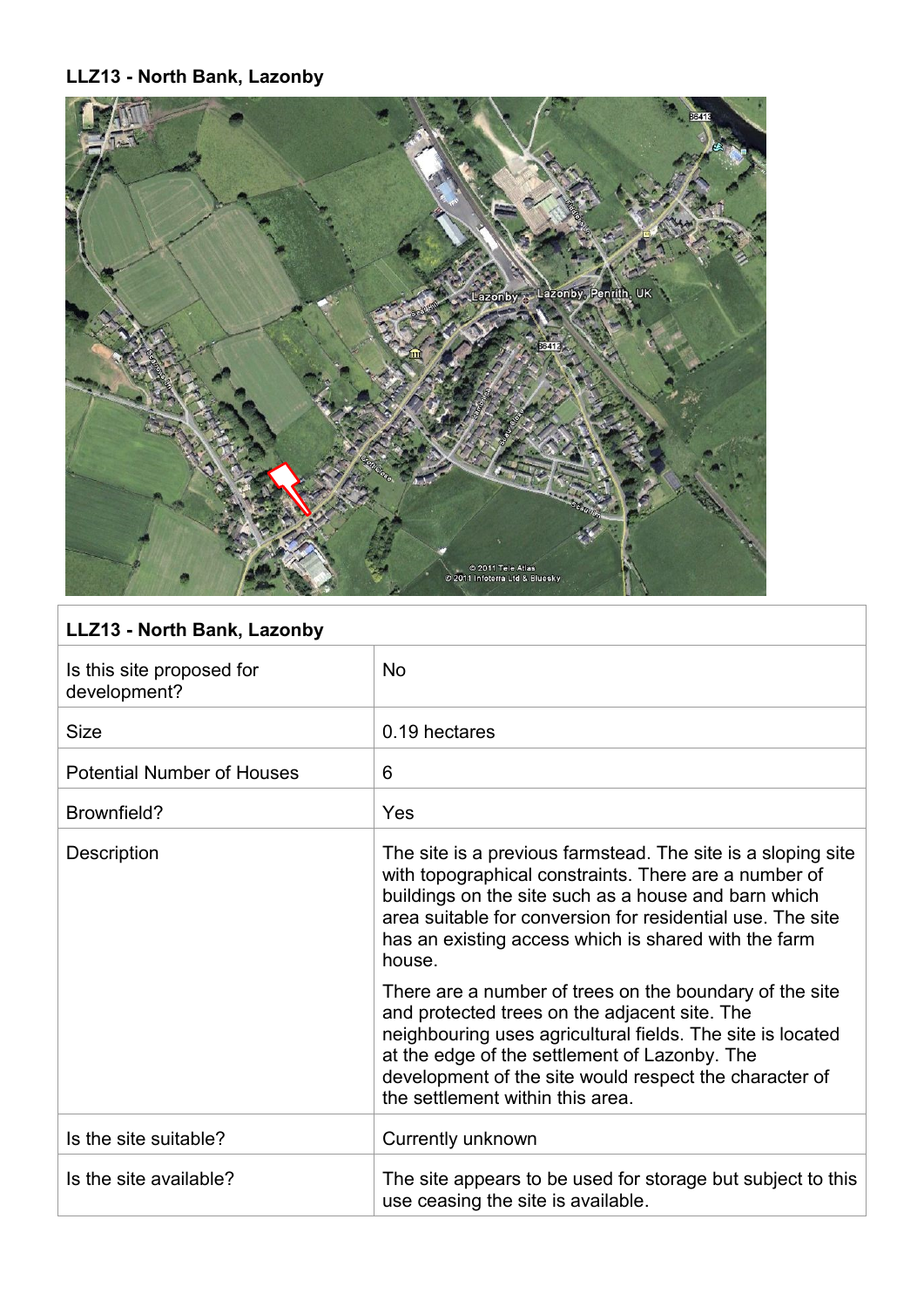| LLZ13 - North Bank, Lazonby      |                                                                                                                                                                                                                                                                                                                                                                                                           |  |
|----------------------------------|-----------------------------------------------------------------------------------------------------------------------------------------------------------------------------------------------------------------------------------------------------------------------------------------------------------------------------------------------------------------------------------------------------------|--|
| Is the site achievable?          | Currently unknown                                                                                                                                                                                                                                                                                                                                                                                         |  |
| When will the site be developed? | The site is not currently proposed to be allocated. No live<br>/ extant residential applications on the site.                                                                                                                                                                                                                                                                                             |  |
| Issues/Constraints               | <b>Positive considerations</b><br>Brownfield site.<br>No Scheduled Ancient Monuments within 250m of<br>site.<br>No impact on settings of nearest listed buildings.<br>No conservation areas within 250m of site.<br>No environmental designations within 250m.<br>$\bullet$<br><b>Issues to consider</b><br>Access issues.<br>Impact on trees.<br>Biodiversity issues - bats within buildings.<br>Levels. |  |
| Public consultation response     | One objection was received on the basis that the land is<br>in three separate ownerships and would require the<br>demolition of an existing dwelling.                                                                                                                                                                                                                                                     |  |
| Source/Reason it is proposed     | It is understood that there is an intention of the owner /<br>developer to bring the site forward.                                                                                                                                                                                                                                                                                                        |  |

The site has a score of 73% with the higher the score the more preferable the site subject to overcoming issues raised.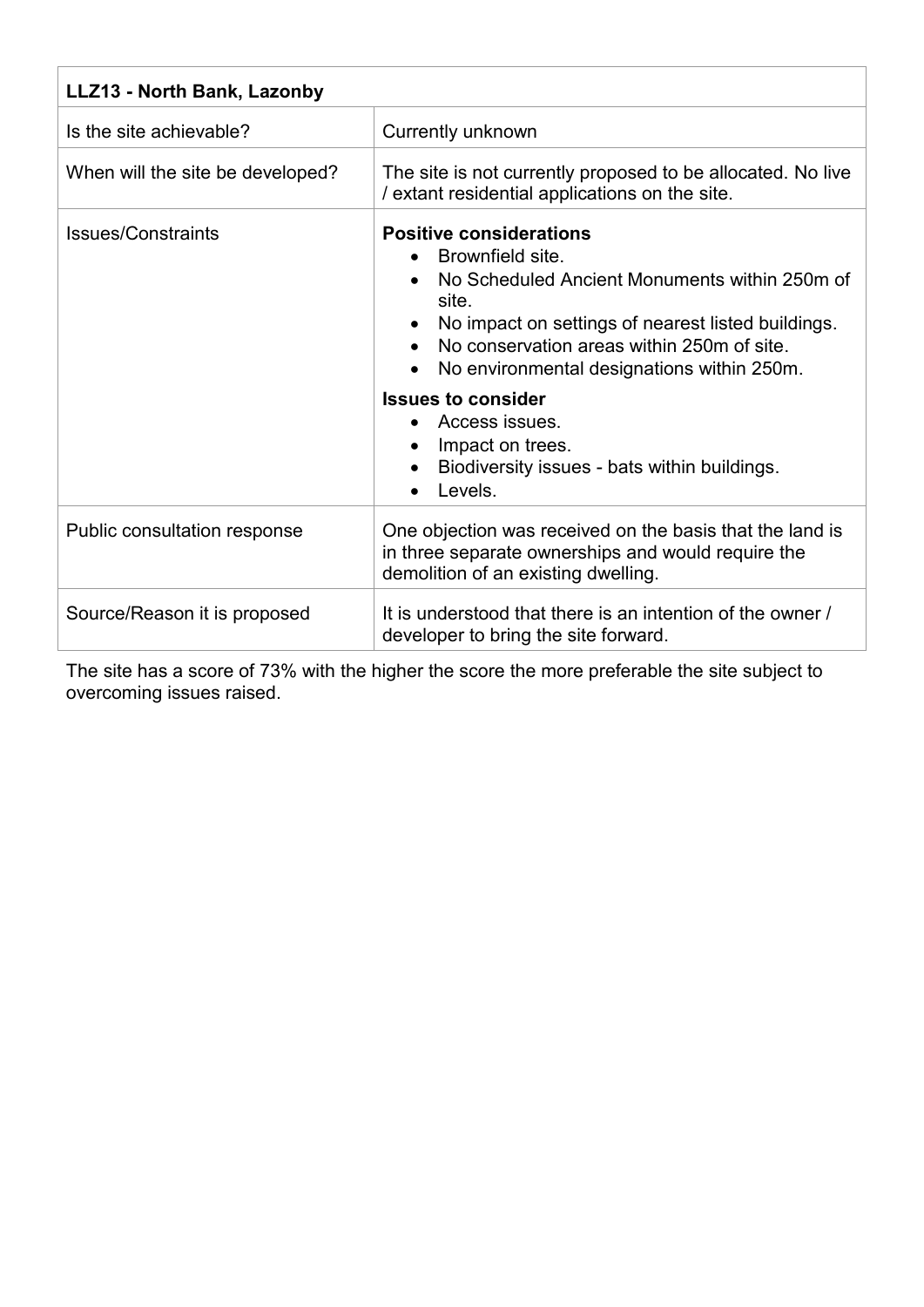# **LLZ14 - Land to the rear of The Lilacs, Lazonby**



| LLZ14 - Land to the rear of The Lilacs, Lazonby |                                                                                                                                                                                                                                                                                          |  |
|-------------------------------------------------|------------------------------------------------------------------------------------------------------------------------------------------------------------------------------------------------------------------------------------------------------------------------------------------|--|
| Is this site proposed for<br>development?       | <b>No</b>                                                                                                                                                                                                                                                                                |  |
| <b>Size</b>                                     | 0.89 hectares                                                                                                                                                                                                                                                                            |  |
| <b>Potential Number of Houses</b>               | 27 at 30 d.p.h.                                                                                                                                                                                                                                                                          |  |
| Brownfield?                                     | <b>No</b>                                                                                                                                                                                                                                                                                |  |
| Description                                     | The site is a greenfield site. The site is a sloping site at<br>an elevated position which has no topographical<br>constraints. There are no buildings on the site suitable for<br>conversion for residential use. The site has an existing<br>access via LLZ7.                          |  |
|                                                 | There are no trees on the site. The neighbouring uses<br>are a combination of agricultural fields and residential.<br>The site is located outside of the settlement of Lazonby.<br>The development of the site would not respect the current<br>form of the settlement within this area. |  |
| Is the site suitable?                           | The site was not identified within the SHLAA. Although<br>the neighbouring LLZ7 was removed as "backland"<br>development out of character to existing settlement<br>boundaries."                                                                                                         |  |